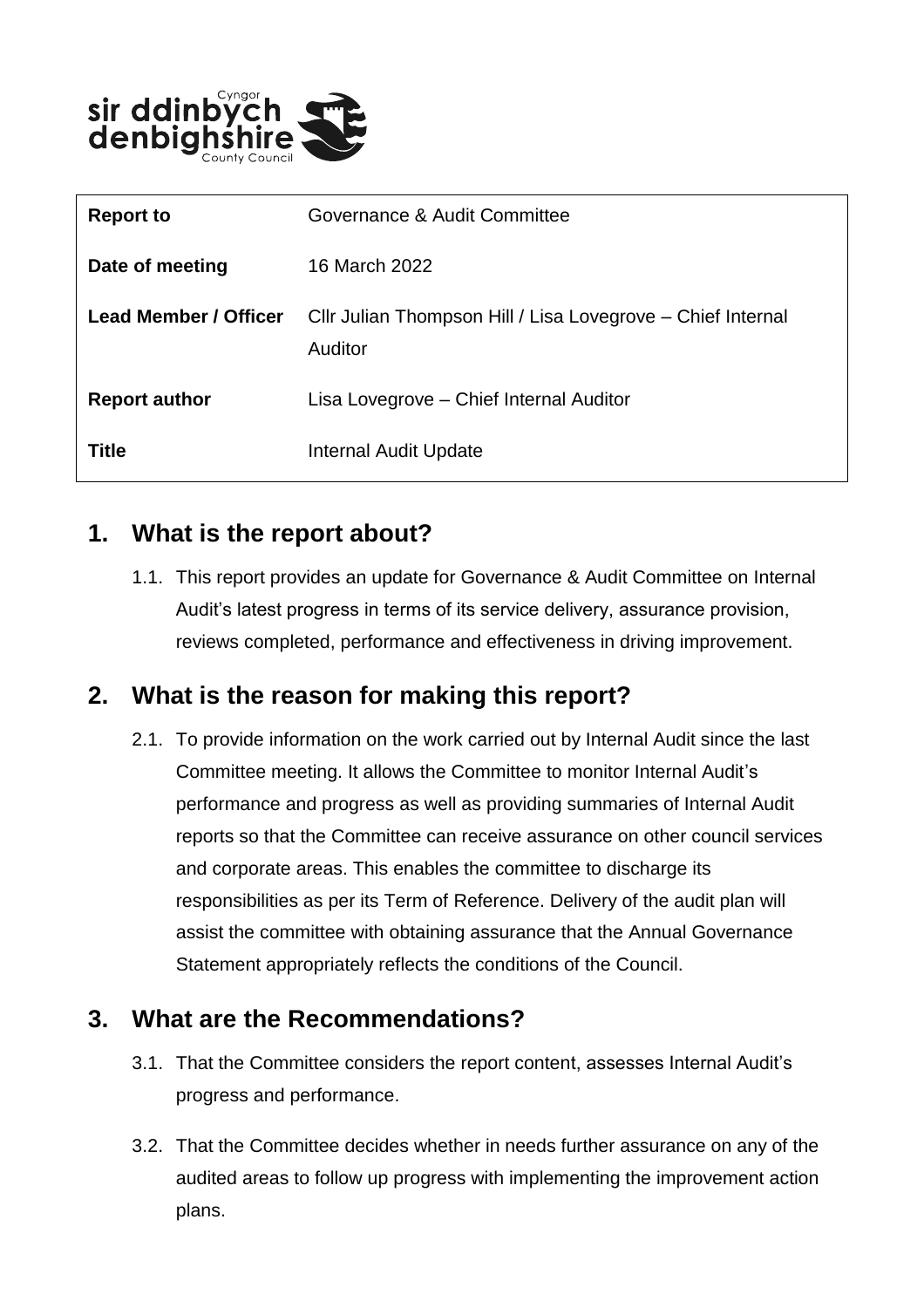## **4. Report details**

- 4.1. Appendix 1 provides an update on internal audit work carried out since the last update report to the committee in November 2021.
- 4.2. Since the last Governance & Audit Committee update report, five audits have been completed, none of which received a low assurance rating. One follow-up review of a previous low assurance audit was also completed and given a low assurance rating. A summary of the follow up is included in the Internal Audit Update report for information as it has already been presented to Partnership Scrutiny Committee as per the referral from this committee in January 2021.
- 4.3. The service continues to make good progress with delivering the Audit Plan for 2021/22, an update is provided within the Appendix 1 report. The report highlights key matters relating to the operation of the internal audit service, to include:
	- New Principal Auditor position has been created and filled to replace one of the Senior Auditor roles. The appointment has been made from within the team, and will commence shortly.
	- The Chief Internal Auditor will be leaving the Council on the  $4<sup>th</sup>$  April 2022.
	- Interim management arrangements have been put in place due to the imminent retirement of the Head of Business Improvement & Modernisation (end of March 2022). Reporting lines for Internal Audit has changed as a result.
- 4.4. The Internal Audit team continues to progress proactive counter fraud efforts. Internal Audit has been involved in investigations arising from Whistleblowing concerns raised by employees, which has impacted progress the delivery of assurance work. The Chief Internal Auditor continues to review the remaining priority projects contained within the Audit Plan 2021-22 to ensure higher priority audits are delivered and suitable assurance coverage is provided for the Annual Governance Statement. This will consider assurance gained from other sources e.g. Audit Wales.
- 4.5. Internal audit monitors performance in relation to addressing actions arising from audit reviews. It is management's responsibility to address the actions and record progress on the performance management system (Verto). Internal Audit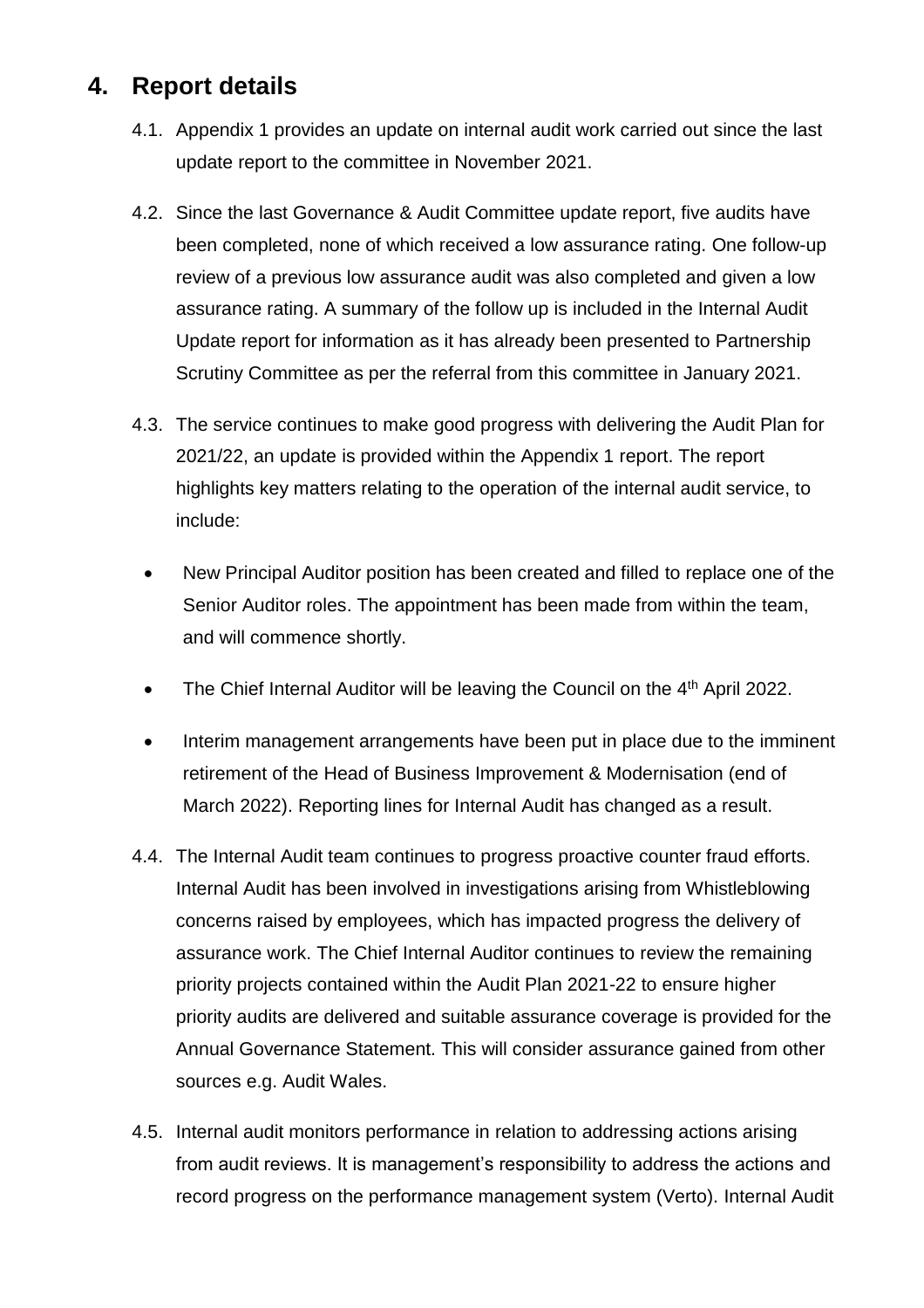continues to perform a 'follow up' and reports on progress with implementing action plans arising from low assurance audits to ensure that necessary improvements are being made. Internal Audit Performance Standards show that the percentage of internal audit actions completed on time are still below target. Many actions continue to take longer to resolve than originally envisaged by services, this is mainly attributed to Covid-19 and/or capacity pressures.

## **5. How does the decision contribute to the Corporate Priorities?**

5.1. There is no decision required with this report. There is no direct contribution to Corporate Priorities, but some projects in the audit plan will review Corporate Priority areas and will provide assurance on their delivery.

## **6. What will it cost and how will it affect other services?**

6.1. Not applicable – there is no decision or costs attached to the report.

#### **7. What are the main conclusions of the Well-being Impact Assessment?**

7.1. Not applicable – this report does not require a decision or proposal for change.

### **8. What consultations have been carried out with Scrutiny and others?**

8.1. Not required

## **9. Chief Finance Officer Statement**

9.1. There are no financial implications attached to this report.

## **10. What risks are there and is there anything we can do to reduce them?**

#### **Sub-heading (delete as needed)**

10.1.Should insufficient audit work be completed during the year, there is a risk that the Chief Internal Auditor is unable to draw on sufficient assurance to issue a complete annual opinion in accordance with the Public Sector Internal Audit Standards. Audits are prioritised to provide coverage of governance, risk